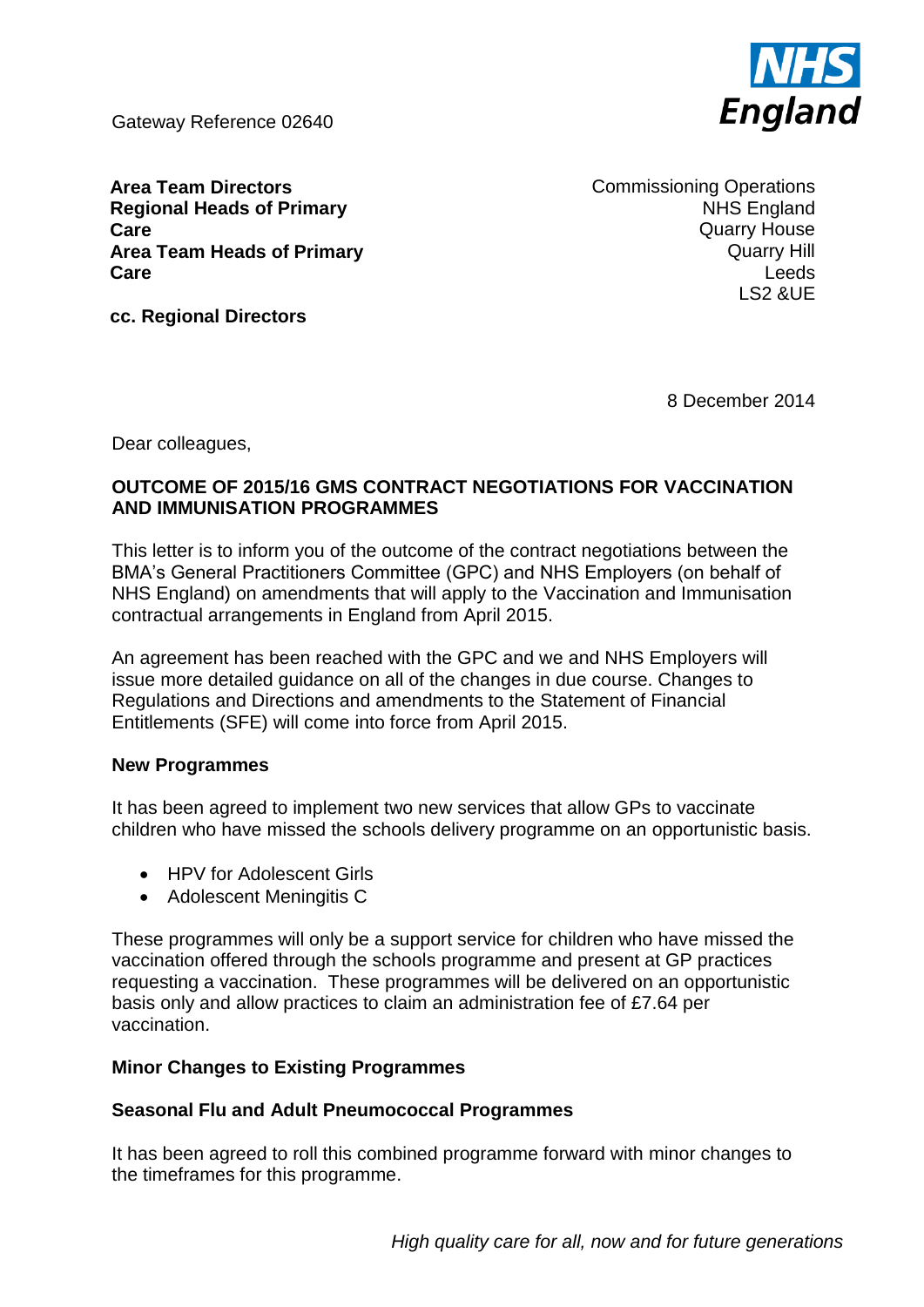- The seasonal flu programme will now begin on 1 September and run until 31 March. This change will bring the flu programme in line with the Public Health England flu season and vaccine plans.
- The timeframe for Pneumococcal vaccinations will be amended to become an annual programme, to allow practices to vaccinate patients all year round.

There is no change to the clinical requirements for this programme.

### **Childhood Seasonal flu**

It has been agreed to roll this programme forward with a change to eligibility date from 1 September to 31 August. This change will bring the age qualification in line with the school admissions programme and will ensure children not currently qualifying for the enhanced service or schools programme are not missed from being vaccinated.

# **Shingles Routine and Catch-up Programmes**

It has been agreed to roll both of these programmes forward with changes to the eligible cohort outlined below:

• Shingles Routine aged 70 – patients aged 70 on 1 September 2013 until their 80<sup>th</sup> Birthday.

The focus of the routine cohort would remain on those patients aged 70 on 1 September 2015. Those patients aged 70 on 1 September 2013 who have not yet been vaccinated will remain eligible for vaccination on an opportunistic basis,.

• Shingles Catch-up – the programme for 2015/16 will focus on a single cohort of patient those aged 78 on first of September 2015

Those patients aged 79 who have not yet been vaccinated will remain eligible to be vaccinated until their 80<sup>th</sup> Birthday.

# **Meningitis C University Freshers**

It has been agreed to roll this programme forward with a minor change to the timeframe for this programme.

• The timeframe for the enhanced service will be amended to allow vaccinations to be delivered up to 31 March.

# **Adjustment to Meningitis C Payment**

The payment for MenC would be changing with a minor reduction in the value of target payments to reflect the change from providing two doses to one dose of MenC. This amendment will come into effect from 2015.